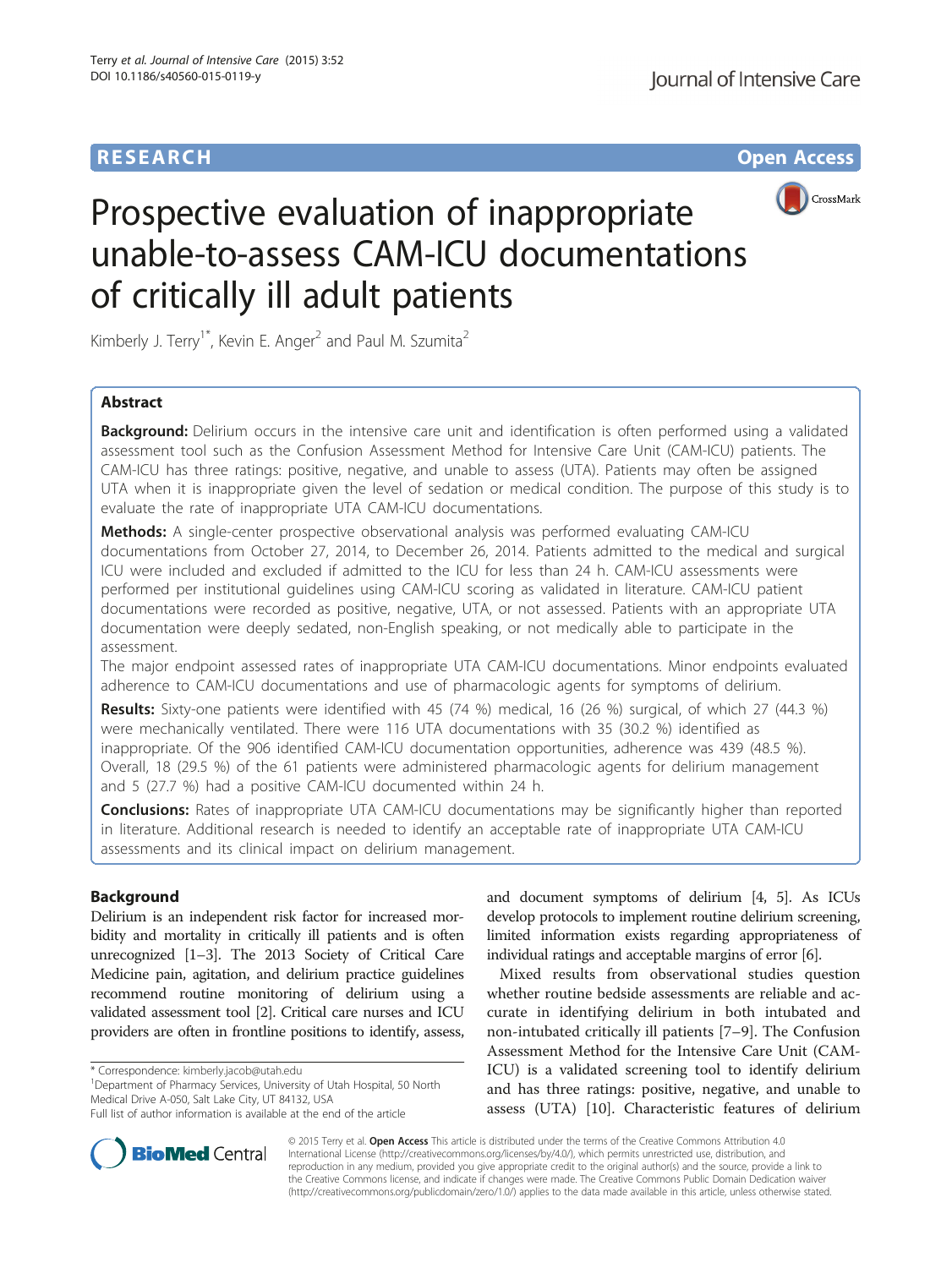include impairments in short-term memory, disorientation, inattention, and fluctuating course [\[11](#page-4-0)]. The criteria for an UTA rating are a Richmond Agitation Scale Score (RASS) of −4 to −5, neurologic impairment or underlying dementia, and inability to adequately perform the assessment due to language or hearing barriers [\[12](#page-4-0)]. The objective of this study was to evaluate the rate of inappropriate UTA CAM-ICU documentations within our institution's medical and surgical ICU populations.

#### **Methods**

Our study was approved by the Brigham and Women's Hospital Investigational Review Board. Individual patient consent was not required as no intervention outside standard of care was being performed. This single-center prospective cohort analysis evaluated the rates of inappropriate UTA CAM-ICU documentations. An appropriate UTA assessment was defined as patients with a corresponding RASS of −4 or −5 and physical limitations to performing a CAM-ICU, such as being unable to squeeze the assessor's hand, documented history of neurological dysfunction, hearing impaired, or non-English speaking. Any patient who was assessed as UTA without any of the defined parameters was considered to have an inappropriate UTA. Inappropriate positive and negative documentations were also collected. For patients who received positive or negative CAM-ICU assessments, but had a documented physical inability to squeeze the assessor's hand, history of neurological dysfunction, hearing impairment, or non-English speaking was considered to have an inappropriate positive or negative assessment.

Our institution has routinely used CAM-ICU assessments since 2006 in patients able to participate. Nurses assess and identify four features of ICU delirium which include level of sedation, acute onset, inattention, and disorganized thinking. Our institution provides advanced level ICU nursing care with 1:1 to 1:2 nurse to patient ratio, monthly education, and skills teaching. Nurses are evaluated routinely for ICU competency and are an integral part of ICU protocol development and implementation of delirium assessment. The assessment tool is not limited to mechanically ventilated patients and is utilized in all ICU patients. Each ICU has an electronic and paper version of the institutional CAM-ICU protocol. The first step in the protocol asks the assessor the patient's current level of sedation. If a patient has a RASS of −4 or −5, the protocol directs the assessor to document UTA. If the patient has a RASS of −3 to +4, the assessor will continue to determine the patient's mental status, inattention, and disorganized thinking through as series of questions. Part of the protocol asks the patient to squeeze the assessor's hand for every letter "A" in the word SAVEAHAART. If patients are unable to perform this task, they are assessed with a UTA assessment. In

addition, our institution does not have the CAM-ICU readily available for patients who do not speak English, and therefore, a CAM-ICU cannot be assessed and patients should be assessed with a UTA designation.

The data collection period from October 27, 2014, to December 26, 2014, included critically ill adult patients from the surgical and medical intensive care units (SICU, MICU) with at least one documented CAM-ICU assessment. A convenience sample of SICU patients from October 27, 2014, to November 21, 2014, and MICU patients from November 23, 2014, to December 26, 2014, Monday through Friday were enrolled. A single pharmacist assessed CAM-ICU ratings, and thus a convenience sample was performed to fit the covering pharmacist's perspective units during the collection period. Patients were excluded from enrollment if admitted to the ICU for less than 24 h.

Our institution guidelines recommend a CAM-ICU be assessed and documented at least every 8 h for each patient. CAM-ICU and RASS documentations were collected daily during the collection period along with use of atypical antipsychotics or sleep aids indicated for delirium. A critical care pharmacist collected data each day throughout the study period recording documented data as well as observing patient assessments as a part of daily rounding responsibilities. CAM-ICU documentations were categorized as one of four options: UTA, positive, negative, or not assessed. After collecting the documented CAM-ICU assessment, appropriateness was determined by our defined patient criteria. Not assessed was assigned to an undocumented CAM-ICU assessment.

#### Primary endpoint

The primary endpoint evaluated the rates of inappropriate UTA CAM-ICU documentations as defined by the study criteria.

#### Secondary endpoint

Secondary endpoints reported overall adherence to CAM-ICU documentations, inappropriate positive or negative CAM-ICU documentations, and use of pharmacologic agents for symptoms of delirium. Adherence was defined as the number of CAM-ICU assessments documented over the total CAM-ICU documentation opportunities.

#### **Statistics**

From a study by Swan, the observed rates of inappropriate UTA documentations before and after an education campaign were 32 and 19 %, respectively [\[13](#page-4-0)]. Based on these results, we estimated inappropriate UTA documentation rates greater than or equal to 25 % to be considered significant. A chi-square test,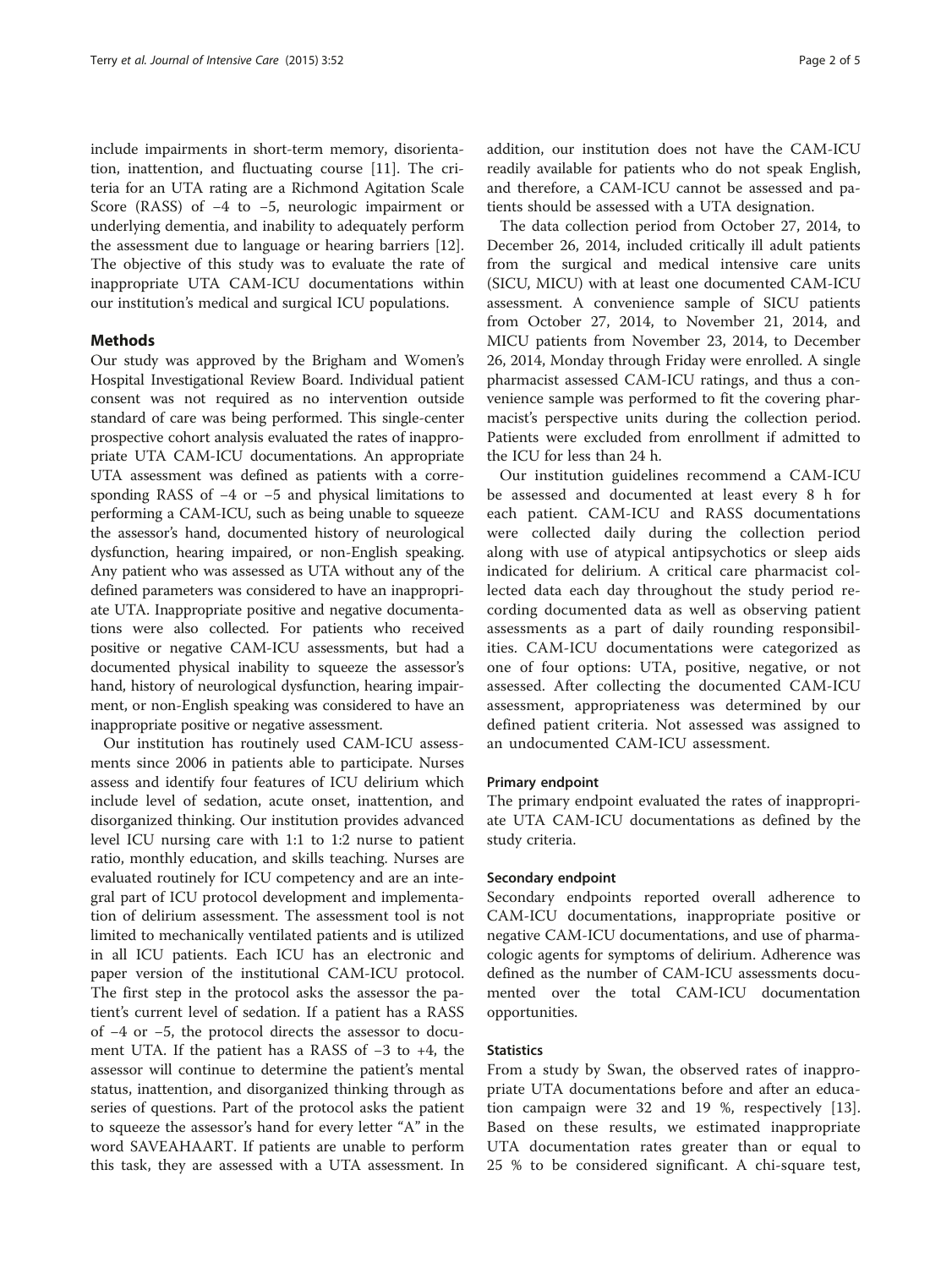Student's t test or Mann-Whitney U test was used where appropriate.

# Results

During our study period, 67 patients were identified. Six patients were excluded for an ICU stay less than 24 h, leaving 61 patients included in the final analysis with 116 unique UTA CAM-ICU documentations (Table 1).

#### Primary endpoint

A total of 35 (30.2 %) of the 116 UTA assessments documented were inappropriate (Table 2). Based on our study definitions, this was a significantly high rate of inappropriate UTA observations. The SICU had a greater number of inappropriate UTA documentations than the MICU, 55 and 25 %, respectively  $(p = 0.014)$ . All UTA CAM-ICU assessments were deemed inappropriate due to a documented RASS between −3 and +4 (Table 3).

#### Table 1 Baseline demographics

| Baseline demographics                      | $N = 61$       |  |
|--------------------------------------------|----------------|--|
| Age- mean±SD                               | $64 \pm 15.8$  |  |
| Male n, (%)                                | 34 (55.7)      |  |
| APACHE II- median [IQR]                    | 19 [13-27]     |  |
| Medical, n (%)                             | 45 (74)        |  |
| Respiratory failure                        | 20 (44.4)      |  |
| Sepsis                                     | 11(24.4)       |  |
| <b>DKA</b>                                 | 4(8.9)         |  |
| Other                                      | 10(22.2)       |  |
| Surgical, n (%)                            | 16(26)         |  |
| GI                                         | 4(25)          |  |
| Thoracic                                   | 3(18.7)        |  |
| Spinal                                     | 2(12.5)        |  |
| ENT                                        | 1(6.25)        |  |
| Urologic                                   | 1(6.25)        |  |
| Other                                      | 5(31.25)       |  |
| CAM-ICU exclusions, n                      |                |  |
| Dementia                                   | $\overline{2}$ |  |
| Physical limitation                        | 1              |  |
| Non-English speaking                       | $\overline{2}$ |  |
| MV, n (%)                                  | 27 (44.3)      |  |
| Median ICU LOS (days), [IQR]               | 3.4 [1.5-9.8]  |  |
| Median hosp LOS ( $n = 60$ ) (days), [IQR] | 11 [5.2-20.4]  |  |
| Death, n (%)                               | 11(18)         |  |

DKA diabetic ketoacidosis, GI gastrointestinal, ENT ear, nose, throat, MV mechanical ventilation, LOS length of stay

#### Table 2 Rates of inappropriate CAM-ICU assessments

| CAM-ICU                         | <b>MICU</b> | SICU    | Total     | p value  |
|---------------------------------|-------------|---------|-----------|----------|
| UTA                             | 96          | 20      | 116       |          |
| Inappropriate UTA, n (%)        | 24 (25)     | 11(55)  | 35 (30.2) | 0.0142   |
| Positive                        | 90          | 13      | 103       | 0.0629   |
| Inappropriate positive, $n$ (%) | 20(22.2)    | 7(53.8) | 27(26.2)  | 0.0369   |
| Negative                        | 168         | 52      | 220       | 0.0293   |
| Inappropriate negative, $n$ (%) | 4(2.4)      | 8(15.4) | 12(5.5)   | 0.0014   |
| Total CAM-ICU assessments       | 354         | 85      | 439       |          |
| Not assessed                    | 283         | 184     | 467       | < 0.0001 |

# Secondary endpoint

Total adherence to CAM-ICU documentation was 439 (48.5 %) of the 906 documentation opportunities. Of the 467 missed documentations, the majority occurred on the overnight shifts, 170 (36.4 %), then evening shifts 135 (28.9 %). Inappropriate positive or negative documentations were observed in 39 assessments (Table [4](#page-3-0)). Overall, 18 (29.5 %) of the 61 patients used pharmacologic agents for symptoms of delirium. Five of the eighteen patients (27.7 %) had an appropriate CAM-ICU positive rating within 24 h prior to administration of a pharmacologic agent for documented symptoms of delirium.

### **Discussion**

Our analysis highlights a significant rate of inappropriate UTA documentations using the CAM-ICU, suggesting that real-world use of the assessment tools in a medical and surgical ICU environment has potential for inappropriate documentation. The 2013 Society of Critical Care Medicine management guidelines recommend routine assessment and documentation of delirium using one of two validated tools, the Intensive Care Delirium Screening Checklist (ICDSC) or CAM-ICU [\[2](#page-4-0)]. Focusing on the CAM-ICU, minimal literature is available describing rates of inappropriate UTA documentation.

| RASS          | UTA CAM-ICU assessments $(n = 35)$ |
|---------------|------------------------------------|
| $-5$          | 0                                  |
| $-4$          | 0                                  |
| $-3$          | 6                                  |
| $-2$          | 6                                  |
| $-1$          | 3                                  |
|               | 18                                 |
|               | $\mathfrak{D}$                     |
| $\mathcal{P}$ | 0                                  |
| 3             | Ω                                  |
| 4             | 0                                  |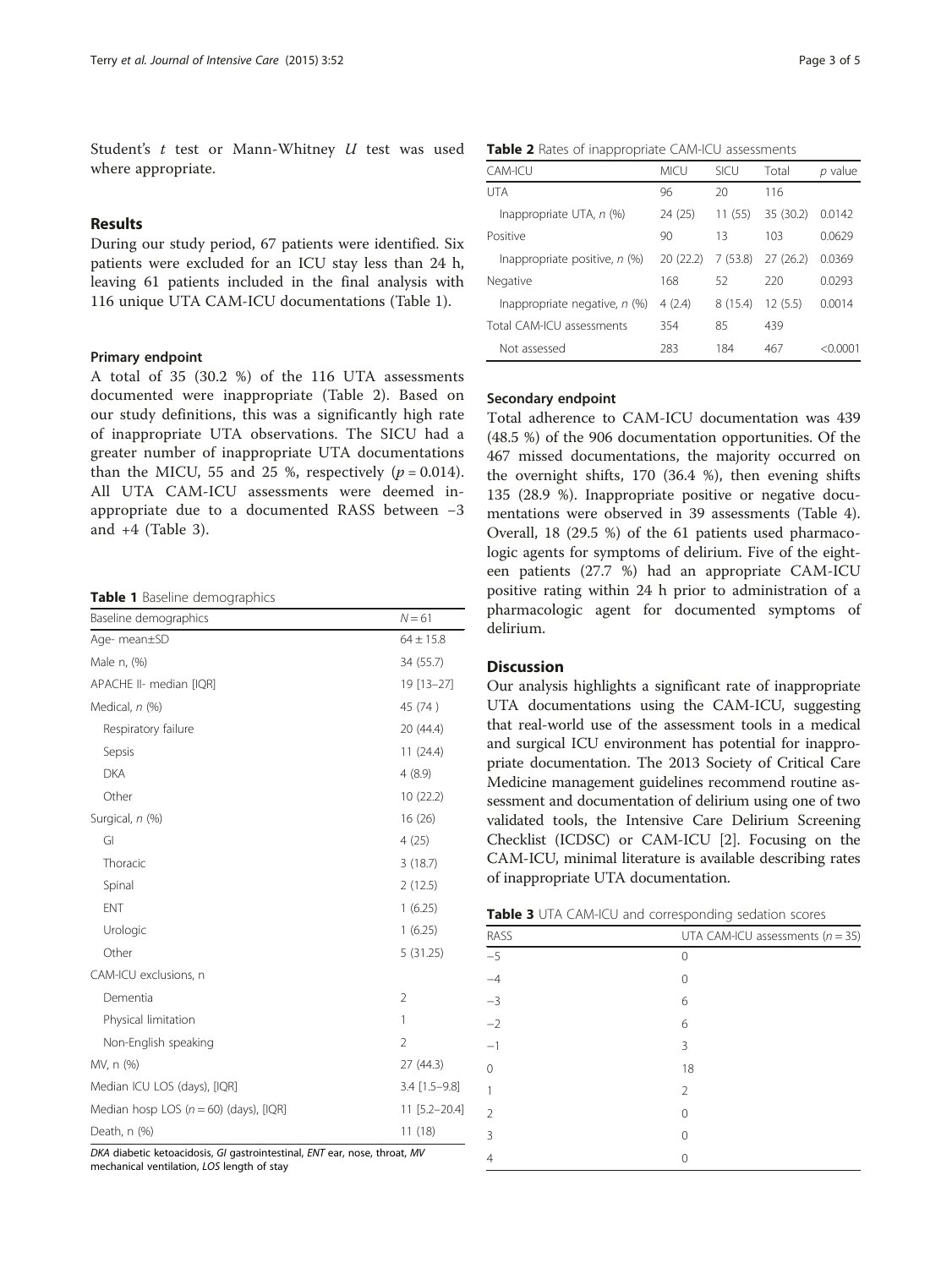<span id="page-3-0"></span>Table 4 Inappropriate positive and negative CAM-ICU documentations

| Reason for inappropriate assessment | No. of assessments |
|-------------------------------------|--------------------|
| Non-English speaking                | 14                 |
| Dementia                            | 10                 |
| Physical limitations                | 15                 |

Inappropriate UTA documentations were due to a corresponding RASS score between −3 and +4. A study by Swan described pre- and post-educational interventions to improve UTA CAM-ICU documentations. Factors contributing towards the number of inappropriate UTA assessments were from misinterpretation of a patient's depth of sedation [\[13](#page-4-0)]. Performing a quality control project in the future to address any educational gaps in sedation assessment may help reduce the number of inappropriate UTA documentation.

We observed 39 inappropriate CAM-ICU positive or negative documentations. Swan observed rates of inappropriate positive and negative CAM-ICU assessments, and after an educational intervention, no statistical differences were reported [\[13\]](#page-4-0). Similarly, we observed inappropriate documentations between all CAM-ICU ratings available. Documentation errors may be due to multiple reasons. A study by Voyer et al. assessed the accuracy of nursing documentation using the CAM, a 10-symptom domain. Within the 10 domains, 69.1% to 100 % of symptoms were not documented, due primarily to education gaps of interpreting symptoms of delirium [[7](#page-4-0)]. We found the MICU had statistically less inappropriate UTA, positive, and negative documented assessments compared to the SICU. The varying patient populations between the MICU and SICU as well as differences in the frequency of CAM-ICU education may contribute to culture differences surrounding ICU delirium assessment and interpretation. Education for nurses as well as the medical team occurs frequently at the bedside during patient rounds covering various topics based upon the patient population. In the MICU, delirium management is often integrated into daily bedside discussions, whereas the SICU utilizes monthly didactics to review delirium assessment primarily for the medical team. These culture differences were not assessed in our study; however, these differences cannot be ruled out as a contributing factor in CAM-ICU documentation differences. Within our analysis, education gaps, errors in documentation, or misinterpretation may explain the large number of inappropriately documented CAM-ICU assessments in addition to the number of patients administered pharmacologic agents for delirium who did not have a positive CAM-ICU assessment. Other studies have suggested that the use of consistent terminology and interdisciplinary involvement may reduce the incidence of delirium misinterpretation [\[14, 15](#page-4-0)].

To improve overall adherence in routine CAM-ICU assessments, educational programs similar to Swan and Pun et al. may need to be implemented [[13](#page-4-0), [16](#page-4-0)]. Both used on site teaching and learning programs with nurses modeling appropriate CAM-ICU assessments. Although Swan was able to significantly decrease rates of inappropriate UTA CAM-ICU documentations, Pun et al. improved overall delirium detection and documentation [\[16](#page-4-0)]. Our institution has been using the CAM-ICU as a delirium assessment tool for many years. From our results, ICU teams may benefit from a multidisciplinary education initiative to decrease the number of inappropriate UTA CAM-ICU documentations through proper patient identification.

# Limitations

Limitations of this study are its design being observational with no tested intervention. As a prospective observational study within a single center, it may be difficult to apply our observations to other ICU environments. Validation of each CAM-ICU assessment was not critiqued by an expert rater due to limited resources and therefore was left to strict definitions. Rates of missed assessments were greatest on the overnight and afternoon shifts. This may be related to minimizing nighttime awakenings during the overnight shifts to promote sleep and patients off the unit for procedures in the afternoon. Our study did not assess reasons for missed documentations and reported only if they were not documented. Lastly, our study was not designed to assess if inappropriate UTA documentations lead to worse outcomes such as increased morbidity or mortality, therefore leaving to question the clinical impact of an inappropriate UTA CAM-ICU documentation.

### Conclusions

Rates of inappropriate UTA CAM-ICU documentations may be significantly higher than reported in literature. Additional research is needed to identify an acceptable rate of inappropriate UTA CAM-ICU assessments and its clinical impact on delirium management.

#### Key messages

- CAM-ICU unable-to-assess ratings may occur frequently in real-world evaluations.
- Acceptable rates of inappropriate CAM-ICU assessments have not been well defined in literature.
- Inappropriate CAM-ICU assessments have unknown clinical impact and may warrant further research.

#### Competing interests

The authors declare that they have no competing interests.